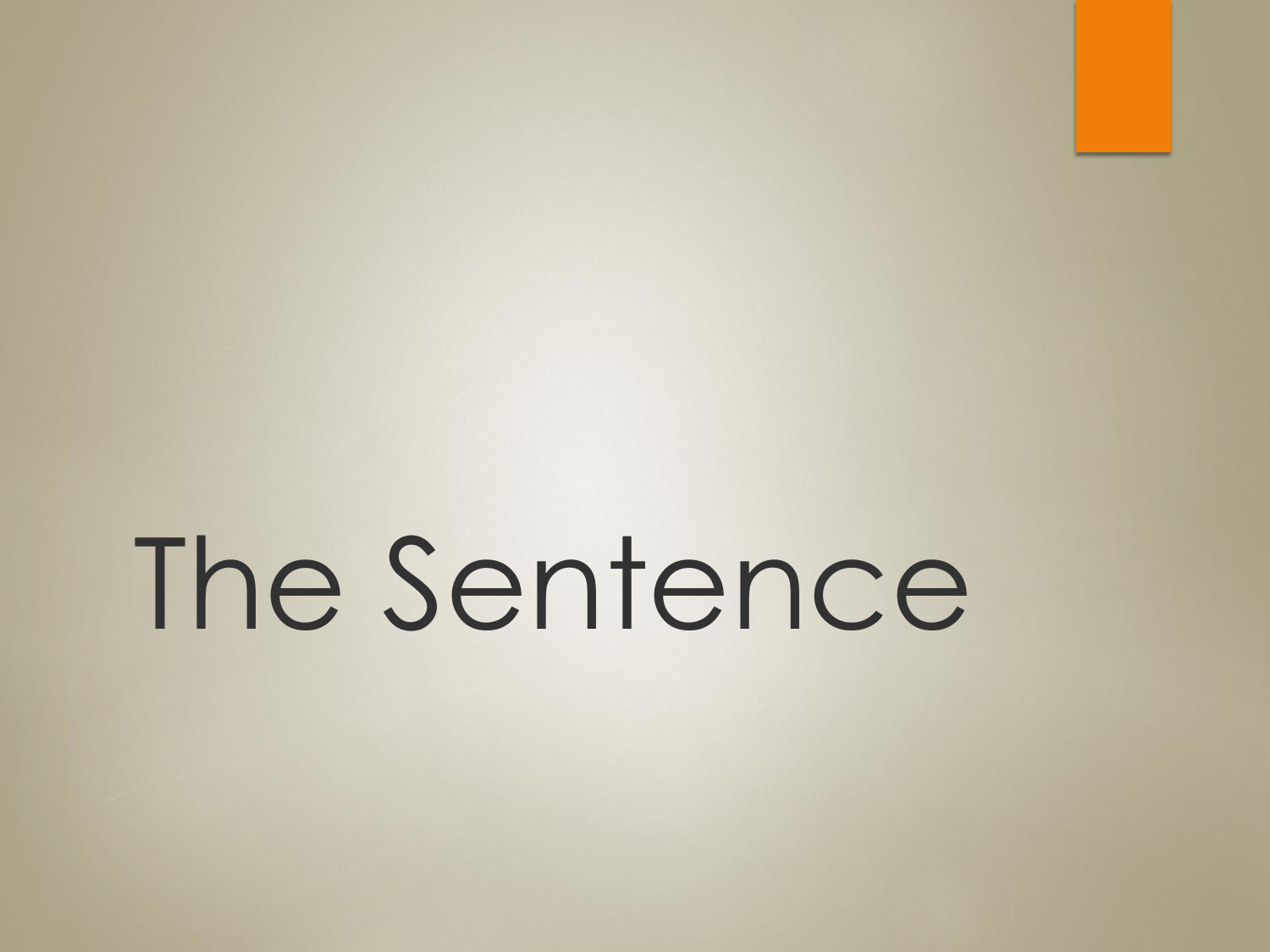Greenbaum and Nelson (2002: 13) state that Sentence is the largest unit that is described in grammar. It expresses a complete thought.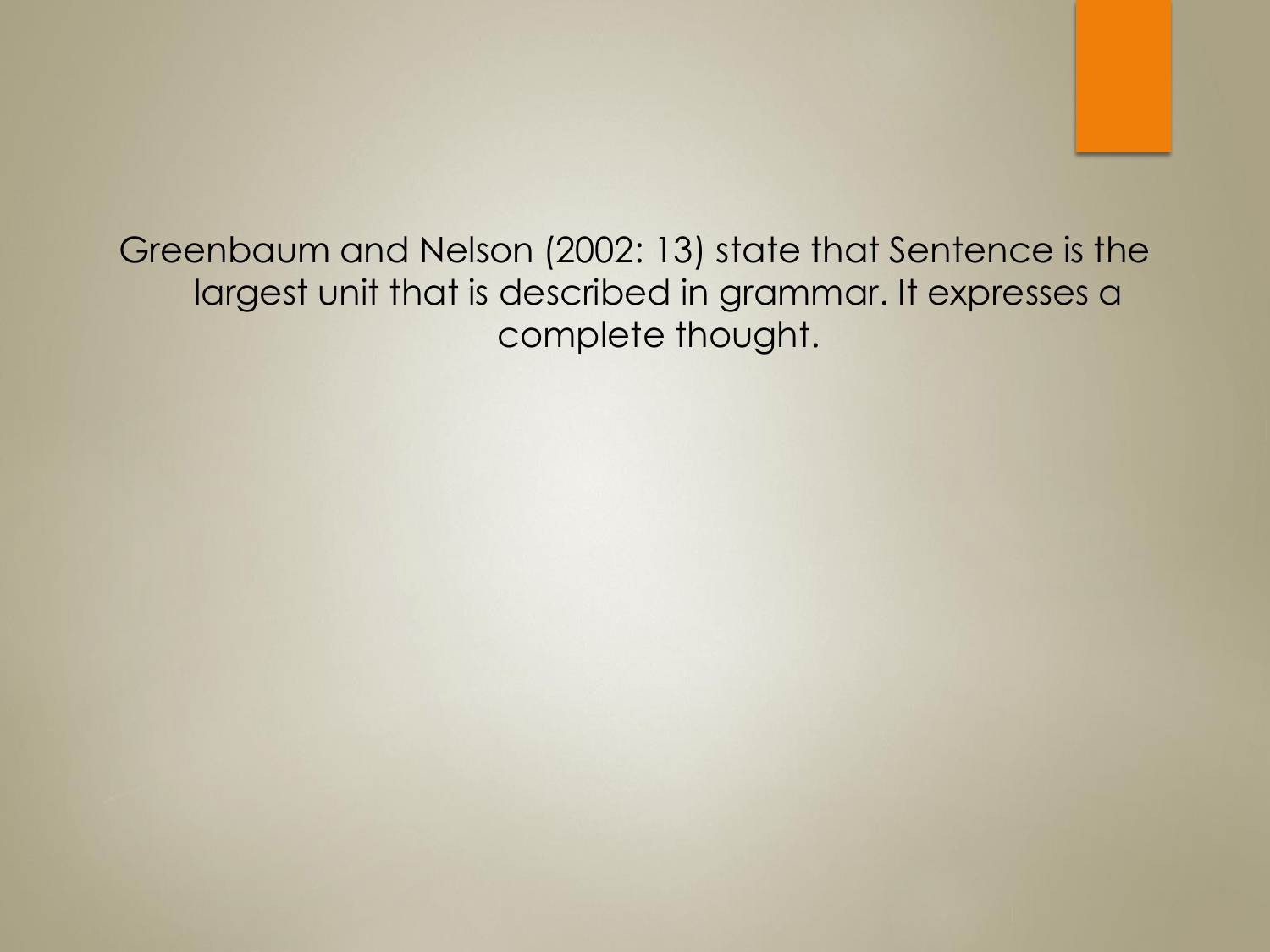However, there is an arbitrariness in that definition, for example in notices. They seem to be complete in themselves, but are not generally regarded as sentences: *Exit, Danger, 50 mph speed limit*.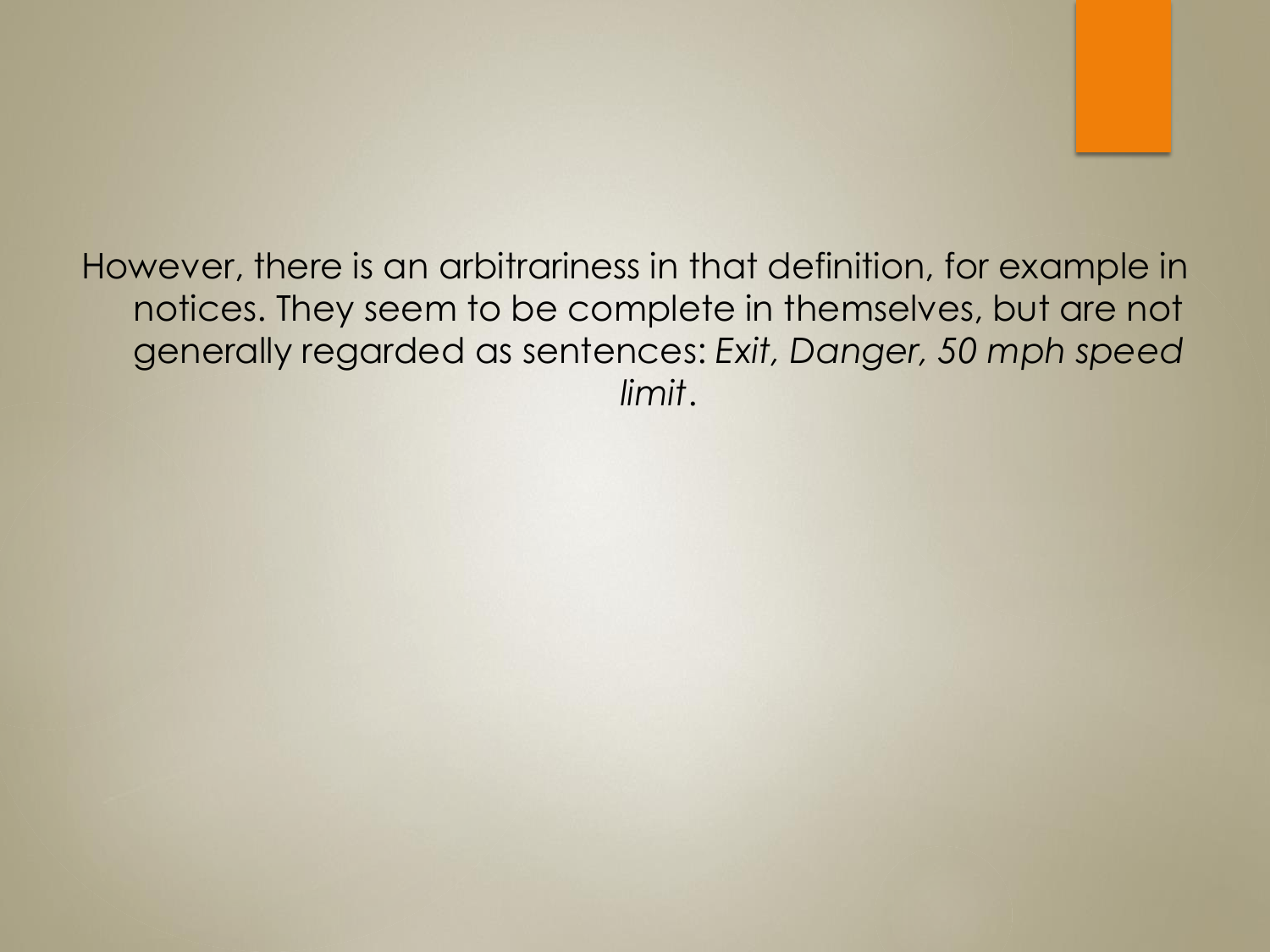On the other hand, there are sentences that clearly consist of more than one thought, for example:

This week marks the 300th anniversary of the publication of Sir Isaac Newton's *Philosophiae* N*aturalis Principia Mathematica*, a fundamental work for the whole of modern science and a key influence on the philosophy of the European Enlightenment.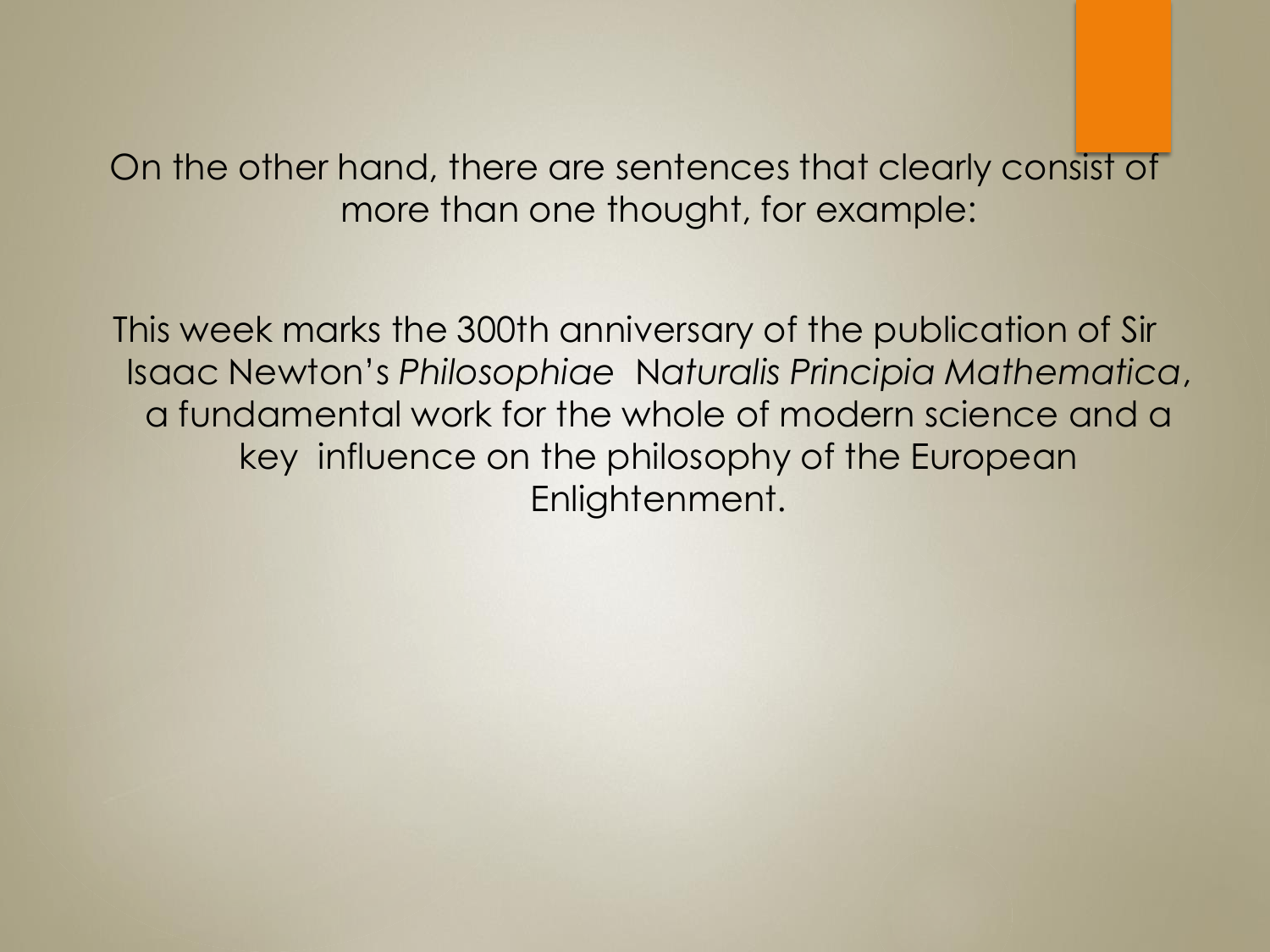### Basic Sentence Pattern

### Sentence

Subject Predicat e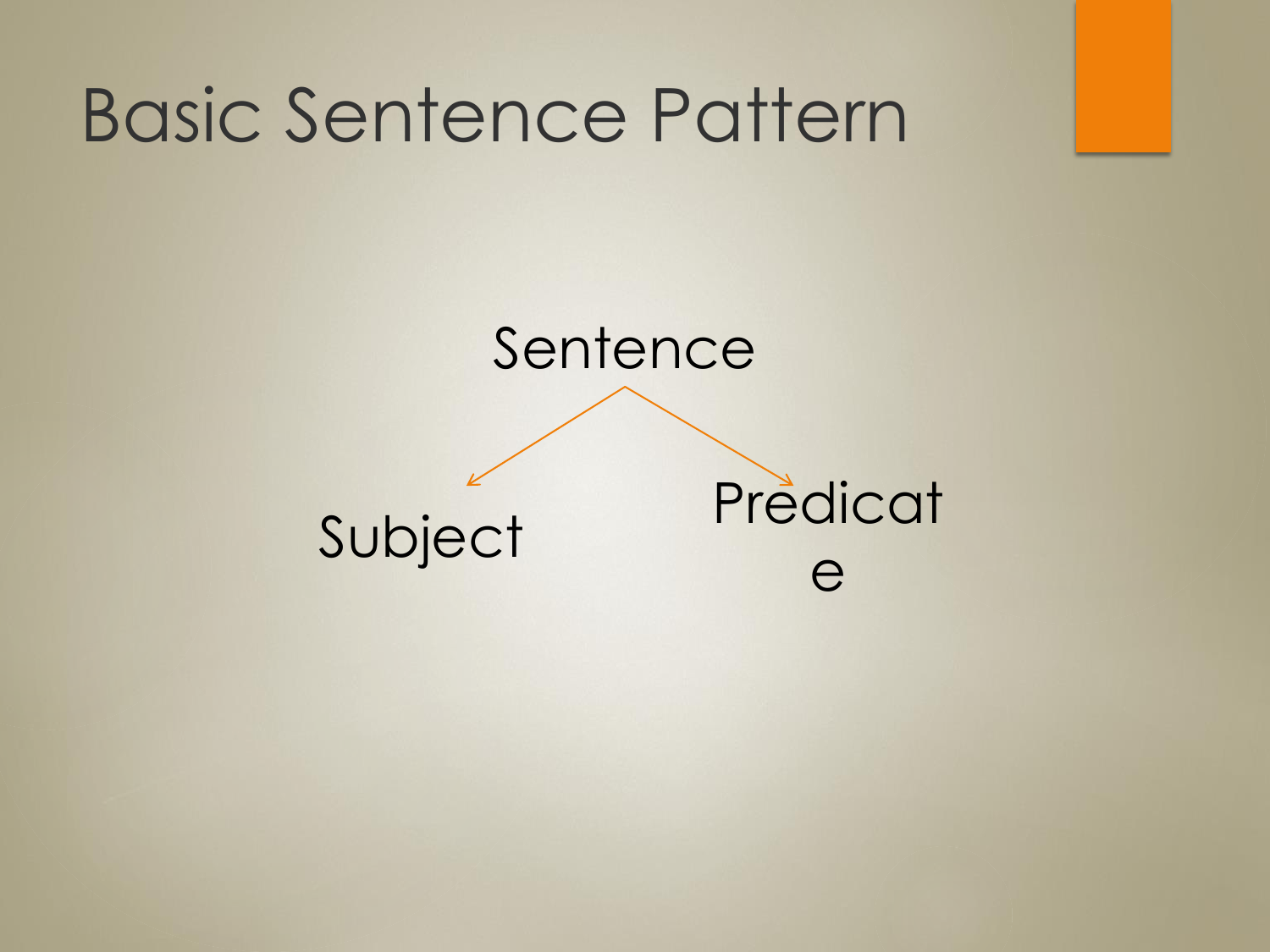## We should remember that

The subject must agree with its verb.

- For a singular third-person subject in present tense, the verb must have an –s ending.
- For the irregular verb *be,* the singular uses *is, am , and are* for present tense and *was and were* for past tense.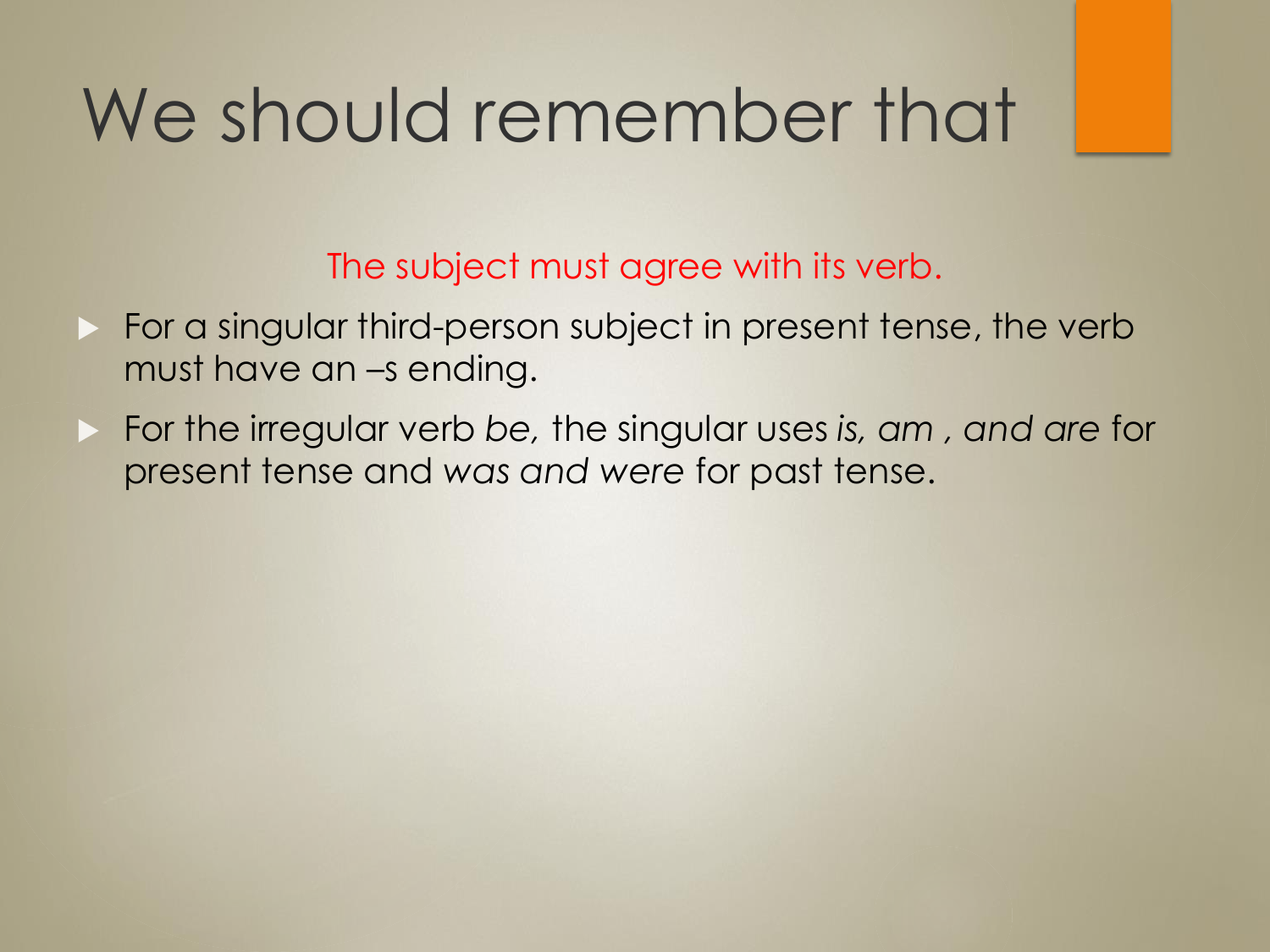In 'there + verb' verb construction, the word 'there' is never the subject. The subject comes after the verb, for example:

*There were* several *international officials* visiting the city yesterday.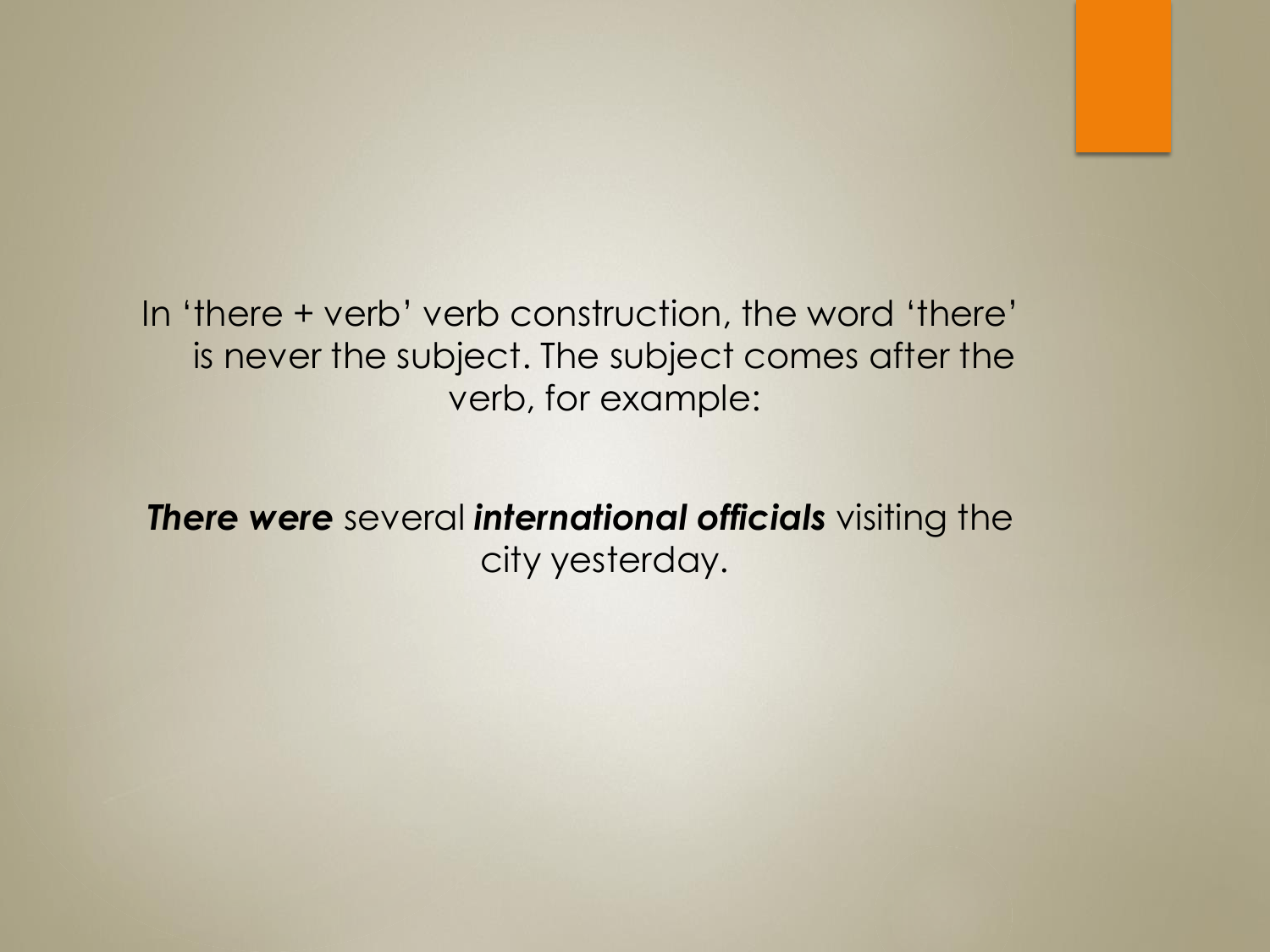## **Read the following paragraph. Underline the subject and the verb.**

#### **Communication**

A good story is essential to a good speech. A good story certainly helps a speaker to grab and maintain people's attention. Sources for good stories are everywhere. You can find stories in children's book story or in holy book. You can highlight the exploits of heroes from mythologies or movies in order to make a point.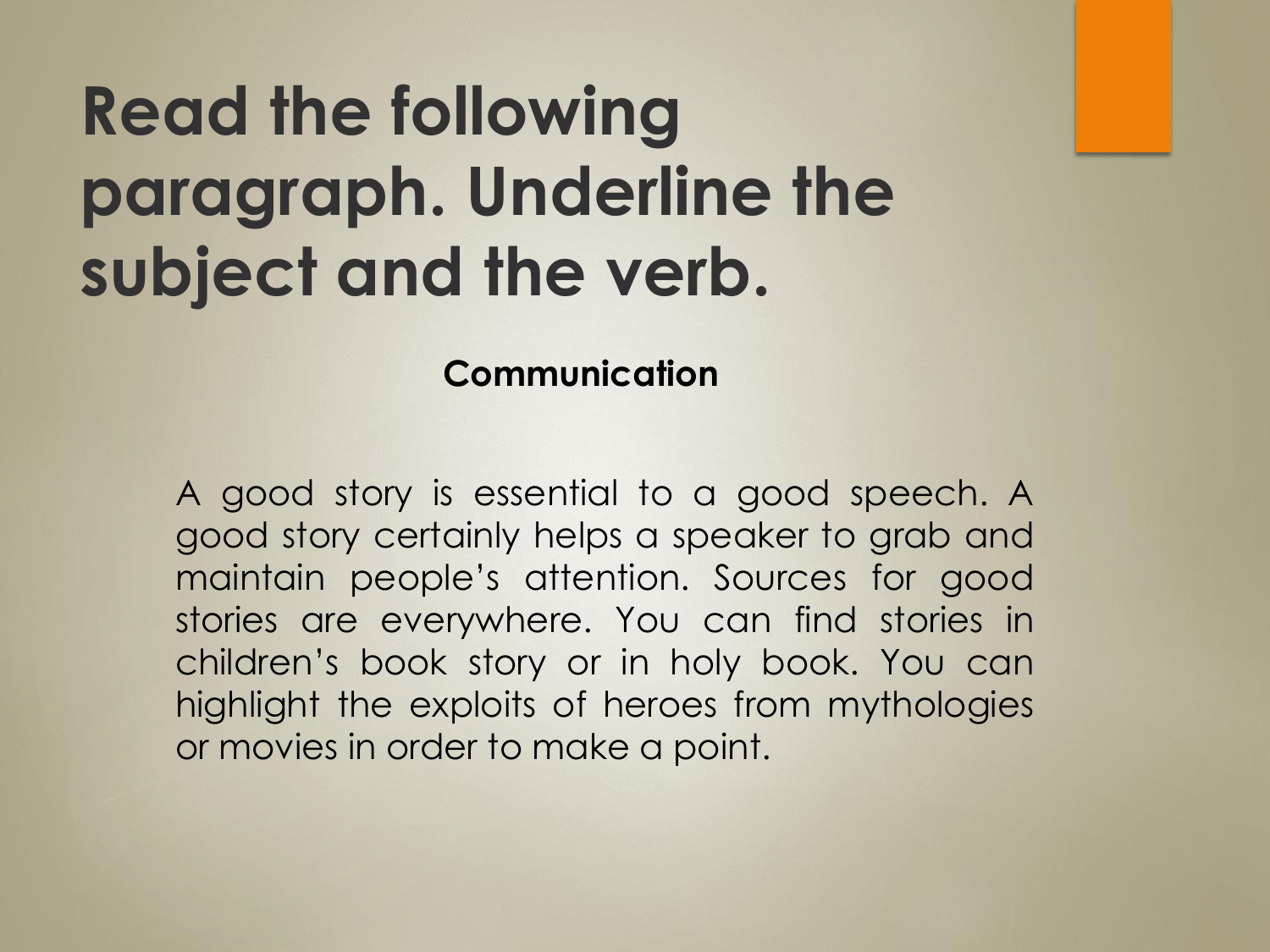# Indicate if the sentence is true or false

- 1. Last week went fishing for trout at the nearby mountain lake.
- 2. A schedule of the day's event can be obtained at the front desk.
- 3. A job on the day shift or the night shift at the plant available.
- 4. The new computer program has provides a variety of helpful application.
- 5. My best friend always helpful with problem.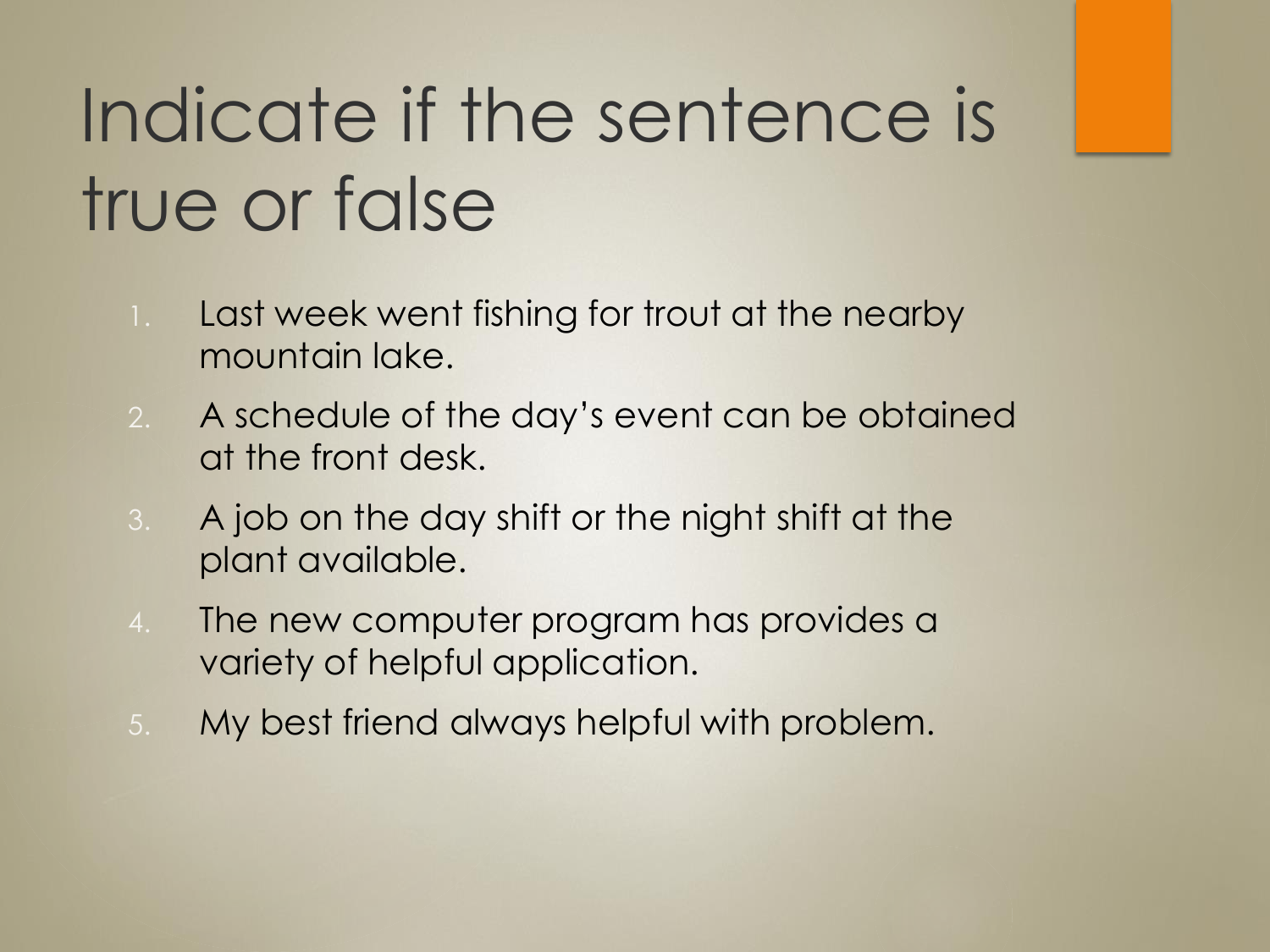# Cont.

- 6. The bus schedule has changed since last week.
- 7. Accidentally dropped the glass on the floor
- 8. The customer paying the clerk for the clothes.
- 9. The professor handed the syllabus to the students.
- 10. Each day practiced the piano for hours.